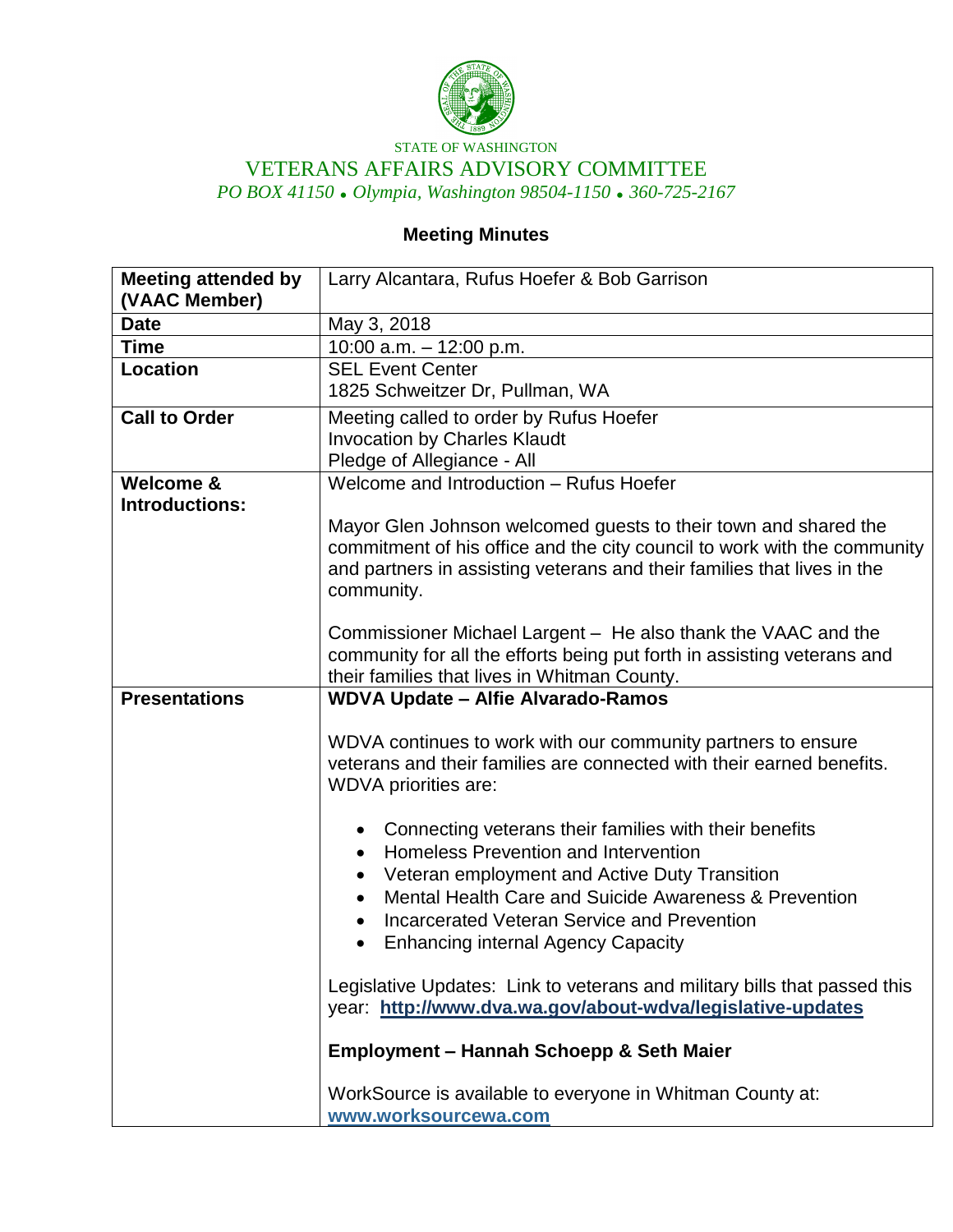Veterans also may have priority service by Disabled Veterans Outreach Coordinator or Local Veterans Employment Representatives in the Office. They can help reduce barriers to work by helping with transportation, wardrobe, work-required tools or other gear.

WorkSource also partners with WDVA to provide the Veterans Innovations Program and Homeless Veterans Reintegration Program benefits to veterans who qualify. (more info at **[www.dva.wa.gov](http://www.dva.wa.gov/)**)

Other programs include the YesVets hiring initiative – **[www.yesvets.org](http://www.yesvets.org/)**



## **Vet Corps – Jason Alves**

Vet Corp is funded thru the AmeriCorps grant. Vet Corps members are stations at many colleges throughout the state and the Vet Corps help veterans achieve their higher education goals by:

- Providing training and support to college faculty, staff and administration and increase their awareness of student veterans needs
- Providing a peer connection for veterans new to higher education
- Helping the college to meet the needs of student veterans
- Providing veterans with connections to federal, state and local benefits
- Help veterans and their family member navigate Washington's higher education and training programs as they adjust from military to civilian life.

#### **Behavioral Health – Peter Schmidt**

WDVA maintains a one of a kind state funded outreach/counseling program designed to provide confidential counseling services to veterans and their family members. Counseling services provided are: PTSD, Readjustment, Bereavement, MST Counseling. The list of statewide counselors can be found at:

http://www.dva.wa.gov/program/counselors

#### **WA Veterans Cemetery – Rudy Lopez**

Eligibility for interment in the Washington State Veterans Cemetery mirrors National Veterans Cemetery eligibility requirements. In general: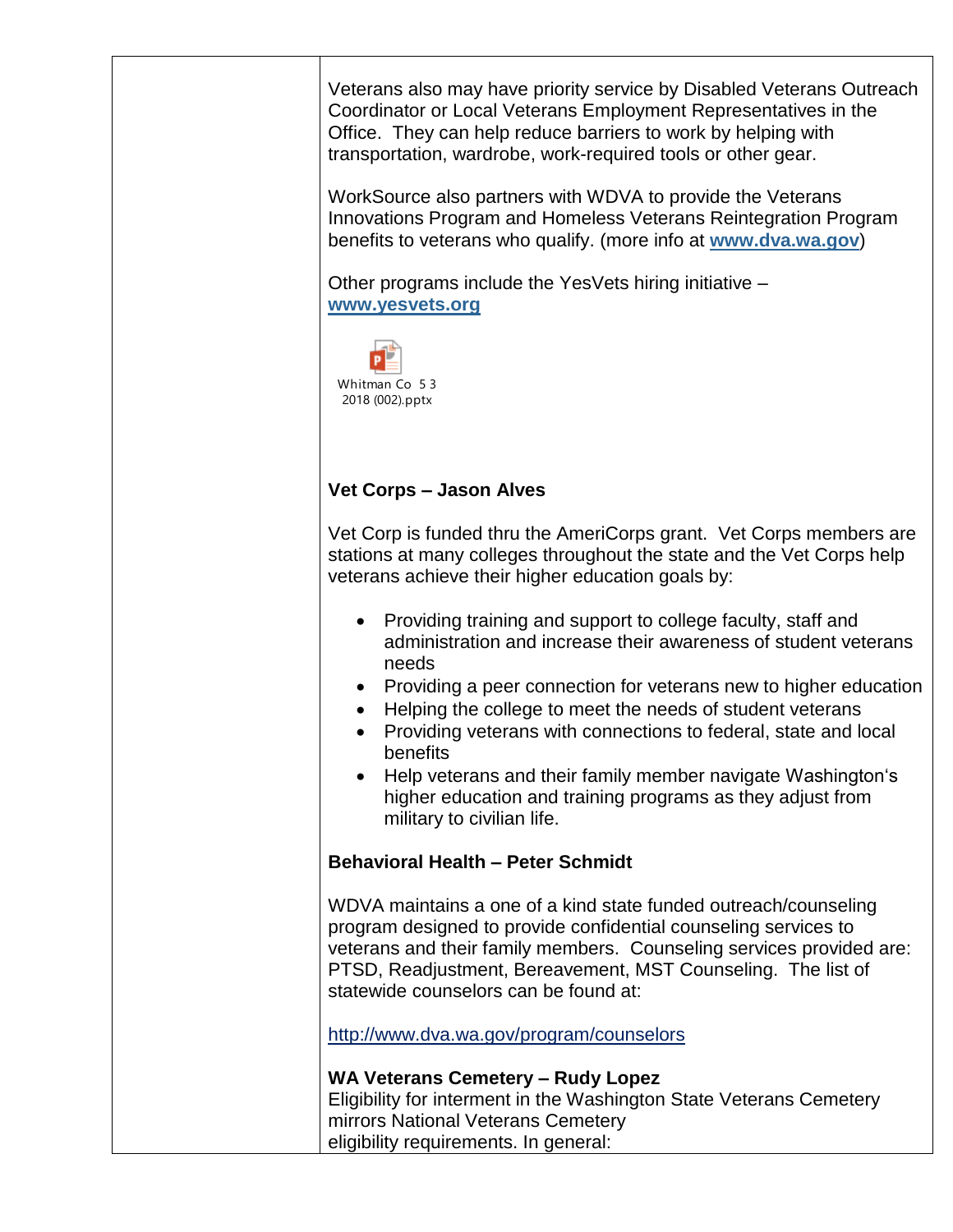• All U.S. Veterans discharged under conditions other than dishonorable;

• Spouses; and

• Dependent Children.

The Washington State Veterans Cemetery serves veterans and other eligible individuals from

Washington and other States.

More information on the National Veterans Cemetery Eligibility Requirements is available at:

**http://www.cem.va.gov/cem/bbene/eligible.asp** or by contacting a WDVA Benefits Specialist directly at 1-800-562-2308.

The State Veterans Cemetery provides for in-ground casket burial sites and cremation interments.

For cremation interments the following options are available:

A columbarium niche that includes an inscribed, granite marker;

 An in-ground cremation inurnment that includes an upright inscribed, granite marker;

 A scattering garden with a flush-to-ground inscribed granite memorial marker

### **Veterans Center Update – Joe Dumlao**

The Vet Center Program was established by Congress in 1979 out of the recognition that a significant number of Vietnam era vets were still experiencing readjustment problems. Vet Centers are community based and part of the U.S. Department of Veterans Affairs. In April 1991, in response to the Persian Gulf War, Congress extended the eligibility to veterans who served during other periods of armed hostilities after the Vietnam era. Those other periods are identified as Lebanon, Grenada, Panama, the Persian Gulf, Somalia, and Kosovo/Bosnia. In October 1996, Congress extended the eligibility to include WWII and Korean Combat Veterans. The goal of the Vet Center program is to provide a broad range of counseling, outreach, and referral services to eligible veterans in order to help them make a satisfying post-war readjustment to civilian life. On April 1, 2003 the Secretary of Veterans Affairs extended eligibility for Vet Center services to veterans of Operation Enduring Freedom (OEF) and on June 25, 2003 Vet Center eligibility was extended to veterans of Operation Iraqi Freedom (OIF) and subsequent operations within the Global War on Terrorism (GWOT). The family members of all veterans listed above are eligible for Vet Center services as well. On August 5, 2003 VA Secretary Anthony J. Principi authorized Vet Centers to furnish bereavement counseling services to surviving parents, spouses, children and siblings of service members who die of any cause while on active duty, to include federally activated Reserve and National Guard personnel. For assistance after hours, weekends and holidays call: 1- 877-927-8387.